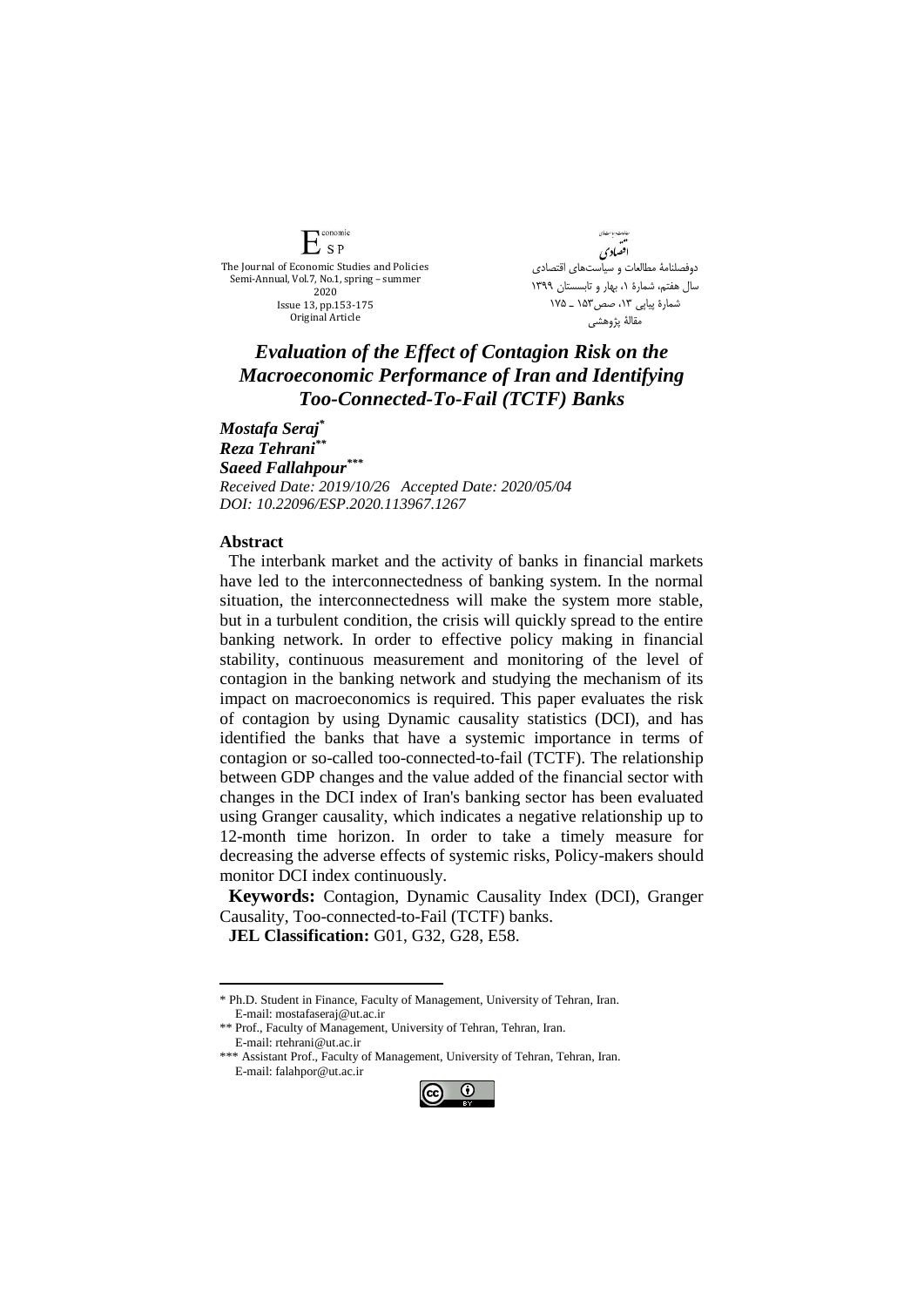## **Bibliography**

- Acemoglu, D.; Ozdaglar, A. & Tahbaz-Salehi, A (2015). "Systemic risk and stability in financial networks", *American Economic Review*, Vol. 105, No. 2, pp. 564-608.
- Acharya, V. V (2009). "A theory of systemic risk and design of prudential bank regulation", *Journal of Financial Stability*, Vol. 3, No. 5, pp. 224-255.
- Acharya, V. V. & Yorulmazer, T (2008). "Cash-in-the-market pricing and optimal resolution of bank failures", *Review of Financial Studies*, Vol. 21, No. 6, pp. 2705-2742.
- Afonso, G.; Kovner, A. & Schoar, A (2011). "Stressed, not frozen: The federal funds market in the financial crisis", *The Journal of Finance*, Vol. 4, No. 66, pp. 1109-1139.
- Allen, F. & Gale, D. (2000). "Financial contagion", *Journal of political economy*, Vol. 108, No.1, pp.1-33.
- Allen, L.; Bali, T. G. & Tang, Y (2012). "Does systemic risk in the financial sector predict future economic downturns?", *The Review of Financial Studies*, Vol. 10, No. 25, pp. 3000-3036.
- Andrews, D.W.K (1991). "Heteroskedasticity and autocorrelation consistent covariance matrix estimation", *Econometrica*, Vol. 3, No. 59, pp. 817-858.
- BabaJani, J.; Taghavi Fard, M. & Ghazali, A. (2018). "A framework for measuring and predicting system risk with the conditional value at risk approach", *Financial Knowledge of Securities Analysis*, Vol: 11, No.39, pp. 15-36.
- Bank for International Settlement (2012). "A framework for dealing with domestic systemically important banks", October 2012.
- Billio, M.; Lo, A.; Getmansky, M. & Pelizzon, L (2012). "Econometric measures of connectedness and systemic risk in the finance and insurance sectors", *Journal of Financial Economics*, Vol. 3, No. 104, pp. 535-559.
- Bisias, D.; Flood, M.; Lo, A. W. & Valavanis, S (2012). "A survey of systemic risk analytics", *Annu. Rev. Financ. Econ*., Vol. 1, No. 4, pp. 255-296.
- Bosma, J. J.; Koetter, M. & Wedow, M (2019). "Too connected to fail? Inferring network ties from price co-movements", *Journal of Business & Economic Statistics*, Vol. 1, No. 37, pp. 67-80.
- Botshekan, M.H. & Mohseni, H. (2017). "Volatility Spillover and Dynamic conditional correlation of exchange rate on banks stock index", *Journal of Monetary and Banking Research*, Vol. 10, No.31, pp. 1-28.
- Brownlees, C. & Engle, R. F (2016). "SRISK: A conditional capital shortfall measure of systemic risk: , *The Review of Financial Studies*, Vol. 1, No. 30, pp. 48-79.
- Brunnermeier, M. K. & Oehmke, M (2013). "Bubbles, financial crises, and systemic risk", *In Handbook of the Economics of Finance*, Vol. 2, pp. 1221-1288.
- Brunnermeier, M. K.; Gorton, G. & Krishnamurthy, A (2012). "Risk topography", *NBER Macroeconomics Annual*, Vol. 1, No. 26, pp. 149-176.
- Caballero, R. & Simsek, A (2013). "Fire sales in a model of complexity", *Journal of Finance*, Vol. 6, No. 68, pp. 2549-2587.
- Cardarelli, R.; Elekdag, S. & Lall, S (2011). "Financial stress and economic contractions", *Journal of Financial Stability*, Vol. 2, No. 7, pp. 78-97.
- Chan-Lau, J. A (2010). "Regulatory capital charges for too-connected-to-fail institutions: A practical proposal", *Financial Markets, Institutions & Instruments*, Vol. 5, No. 19, pp. 355-379.
- Claessens, S.; Ghosh, S. R. & Mihet, R (2013). "Macro-prudential policies to mitigate financial system vulnerabilities", *Journal of International Money and Finance*, Vol. 39, No. 1, pp. 153-185.
- Danesh Jafari, D.; Mohammadi, T.; Botshekan, M.H. & Pashazadeh, H. (2017). "Analysis of the Systemic Risk in the Banking System Using Dynamic Conditional Correlation (dcc)", *Journal of Monetary and Banking Research,* Vol. 10, No. 33, pp. 457-480.
- Dempster, A. P.; Laird, N. M., & Rubin, D. B (1977). "Maximum likelihood from